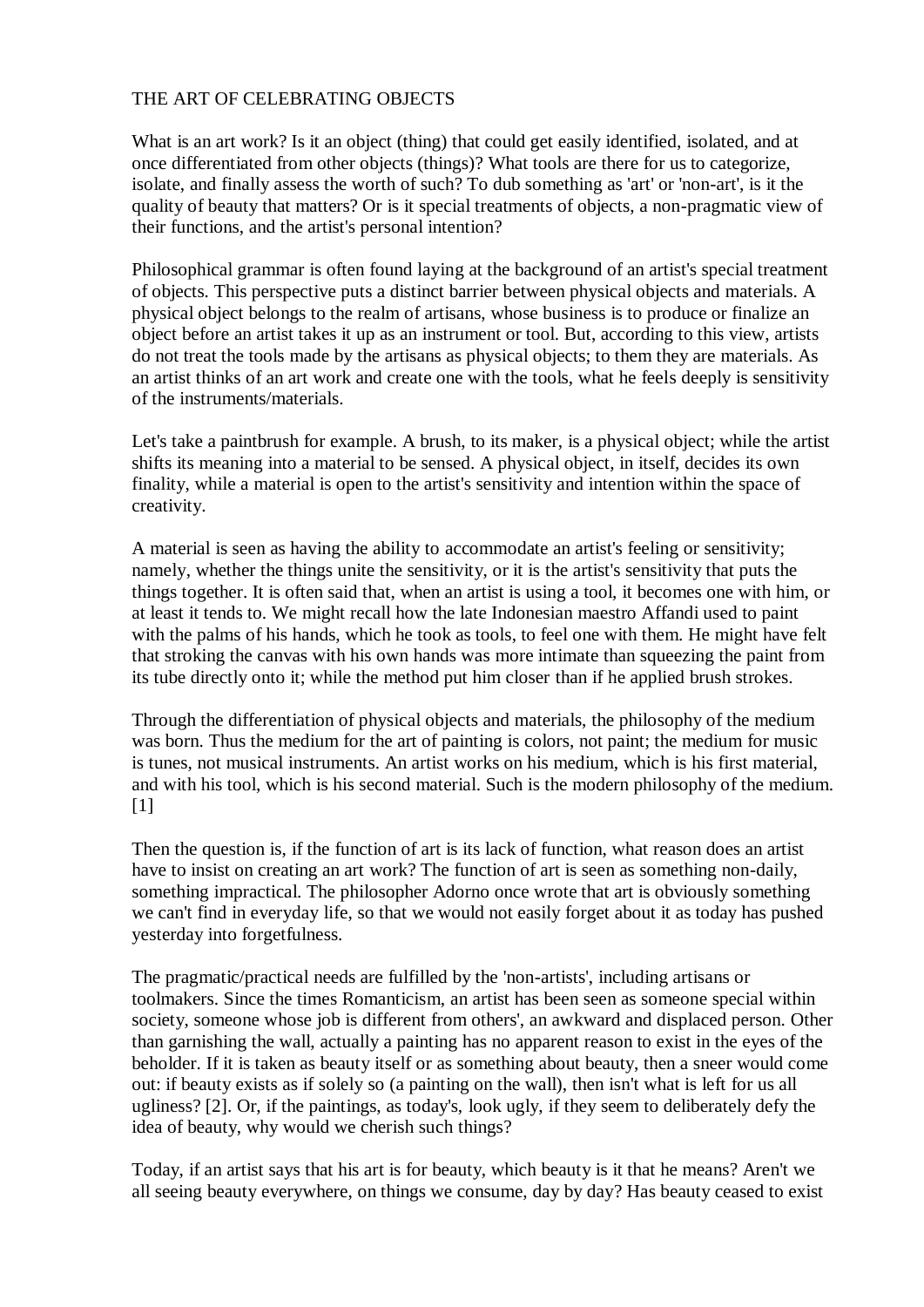within the realm of artistic creation, as it seems to be more and more attached to the output of mass production, to everyday objects?

One of the strongest views of art concerns intention. Even if the creator of an art work is unknown to us, even if his intention is inaccessible to us, we could sense his presence behind his art work; a person, a subject that wills the work to exist. Because of intention, structure of an art work (which is obviously made, as opposed to natural order) reveals a certain intention. It is said that, within itself, an art work contains an intention, or it expresses intentionality. But such an intention could also comes from without; from the observer. As in Leonardo da Vinci's famous assertion, an observer who keenly scans some old walls of rock and colorful marble floors would be able to imagine figures in a fighting scene, weird faces and unfamiliar garments, or anything at all, the limits of which is only set by his own mind. The genius-inventor's desire to find something new through such objects that he observed.

So, is an art work determined by its viewer? The person who creates art works is a single, unique, individual; the ones who see his works are plural, and one-on-one encounters could happen between the work and anybody at all. The creator determines the structure of the work one sees, while the latter confronts a finished work, interpreting it in whichever way. Yet, the conceptual moment only lasts a while; the work itself lasts far longer than that. An art work in itself is a structured intention, while a natural object doesn't have (or doesn't have enough of) such intentionality, because its structure is accidental. This differentiation is taken as fundamental and absolute. [3]

Since Duchamp, we have known that any object or image from daily life could be put into exhibit, and could be claimed by individuals as an art work. It marked the beginning of failure of any attempt to separate art objects from 'non-art' objects in 'qualitative' sense. Artists, since then, seem to go on finding their intentions through daily objects, and their job gets to be redefined as conducting 'baptism' of ordinary objects as 'art'.

Boris Groys said that the characteristic of such art is excess of production. Previously an artist created; now he selects. Ready-mades get born and reborn at the speed of light. This surely puts artisans out of the picture. Facing the siege by industrial objects, to use Duchamp's expression, we feel numbed; we, or artists, could no longer use the criteria of good versus bad to assess the objects.

The difference between art and non-art is not at the realm of materials anymore. It couldn't give us any information concerning the status of the object that we call art. There is nothing within the object itself that gives it a valid reason to be art. When we can no longer tell which is art and which isn't, said Danto, then it is the signal of the end of art. Art, then, is shifted into a philosophical discourse; its narration as art or aesthetical object has ended.

According to Boris Groys, Duchamp's ready-mades have defied the differentiation between factory products and art works (as physical objects). Duchamp signed the daily objects with his own name. The objects stayed recognizable by their daily users, but Duchamp was called an artist, not a plumber, because he did not apply the logic of production that separates 'good stuff' from those rejected by the factory standards. With his autonomy, as an artist has, Duchamp made a selection of one object among millions that the same mass production process put forth. There a mystery still remains, said Groys; and that is 'creation'. Contemporary artists in this cease to be producers (of art), but consumers (of things and images) that are circulated in millions and all were made anonymously. [4]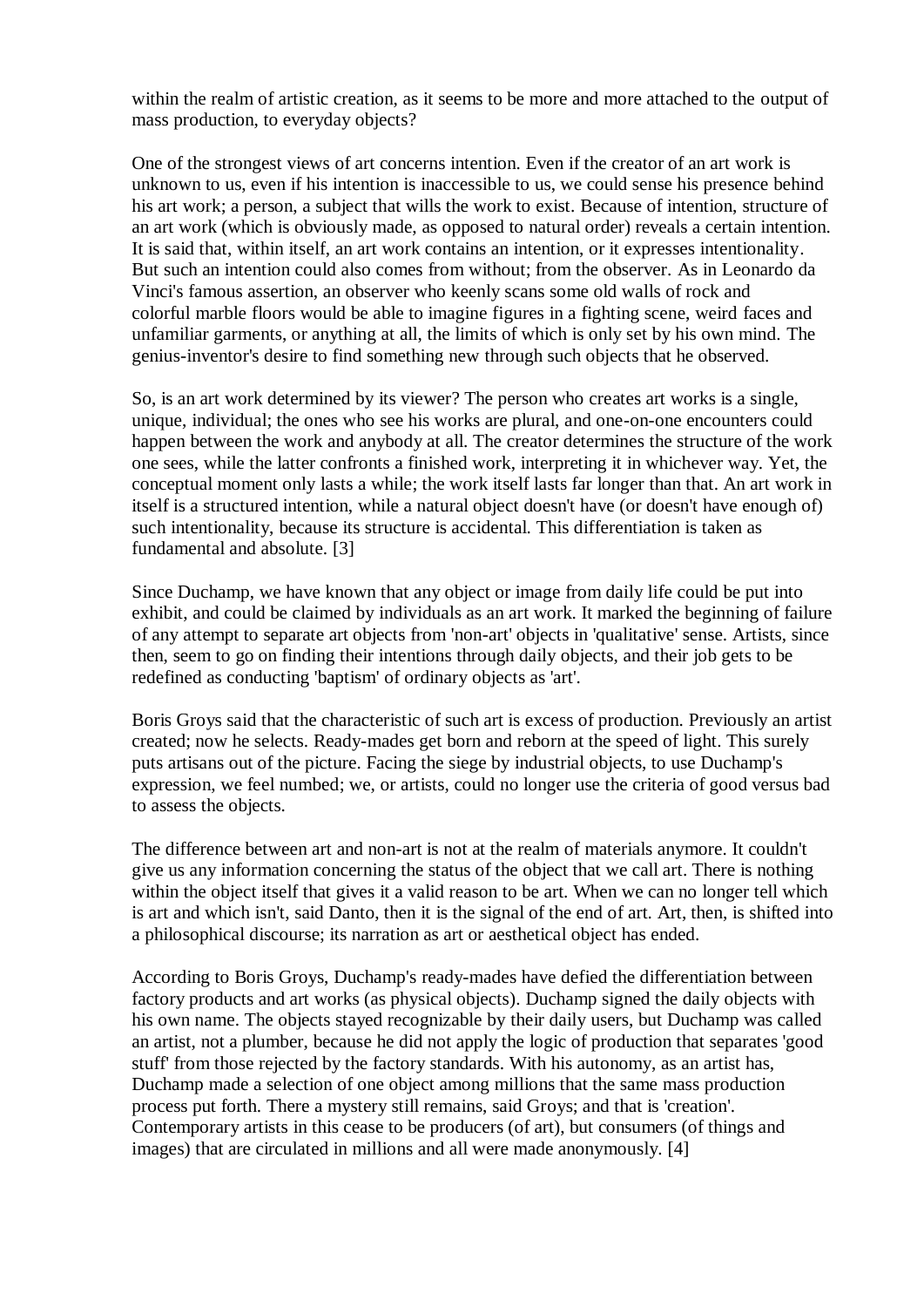We could still say, too, that in art what is 'bad' cannot be put down, and what is 'good' can't be copied. It follows that the distance between what is art and what is not has transcended the physical or material.

Hans Belting wrote that from the point of view of a historian the cessation of clarity in telling which is art and which is not has opened up new possibilities. It disabled the writing of authoritative history. Now artists have even joined with historians to rethink the function of art and to challenge the traditional aesthetic claims. They no longer be content with studies of the so-called masterpieces, such as the collection of Louvre, but they, so to speak, prefer to confront the entire human history by tapping the resources such as the British Museum. They acknowledge the historicity of past cultures, but they also become aware of their own historicity. Today, inclusive anthropological interests have 'won' over exclusive aesthetic interests. The old antagonism between art and life has gone, since art has lost its frontiers, making itself accessible to other media, the visual and the linguistic alike [5].

## **The Logic of Art: After Duchamp**

Ready-mades and found objects have swept through the Indonesian fine arts since 1970's. We could still remember FX Harsono's mattresses, chains, toy guns, and fried chips; Bonyong Muni Ardhie's headless dolls; Jim Supangkat's alarms; from the New Fine Art Movement show of mid-1970's. Instant creation came alongside instant consumption. The exhibition 'Pasaraya Dunia Fantasi' (Fantasy World Fair) in 1978 was full of factory-made objects or copies of them, set against an urban shopping mall.

Danarto put on blank canvases in 1973, marking the exit of any kind of image from the surface; and then daily objects came to us in art exhibitions. They started an exodus, out of their habitat of pragmatic function, woke certain intentions up, shook the artists' imagination up, and turned exhibition rooms into imitations of daily banalities. D.A. Peransi, for example, took all picture frames off in one of his shows in order to make a 'real presence'. Existence, he then wrote, has preceded essence. In 1987, Arahmaiani brought laundry hooks and told us that they represented a 'wounded bird'.

In 1990's, Indonesian artists took found objects as all the rage, a frenzy sparked by Heri Dono's grotesque performance and installation arts. The idea was to make a parody of the mass-produced, technological, cultural objects for daily (and at once mythical) uses. If what is beautiful and perfect has been put forth by industrial processes and made available to us anytime and anywhere, so the logic goes, then what is ugly and imperfect might be worth more to artists. Or, as the artist retreats from the corner of the natural that has been devoured by technological advancement, he makes his point by putting forth some 'expressive designs', as the painter Fadjar Sidik said in 1970's. Sunaryo made installation works based on Philip Stark's furniture design; Asmudjo Jono Irianto's 'Kleptosign' and 'Debt Store' (2002) were full of parodies, achieved by taking in other artists' works and showing ready-mades. Ade Darmawan showed 'Supply and Demand' in 2003-2004, that consisted of a supermarket site, taking on consumerism.

Ready-mades and found objects make it obvious that artists' creative strategy and focus of attention have shifted. The philosophy of the medium, which separates physical objects from the materials as outlined on the above, has been done with. Artists and artisans seem to produce things together and at the same level. To Indonesia, this has changed the art scene formerly dominated by agrarian and traditionalist paintings into something closer to the artists: their more urban faces.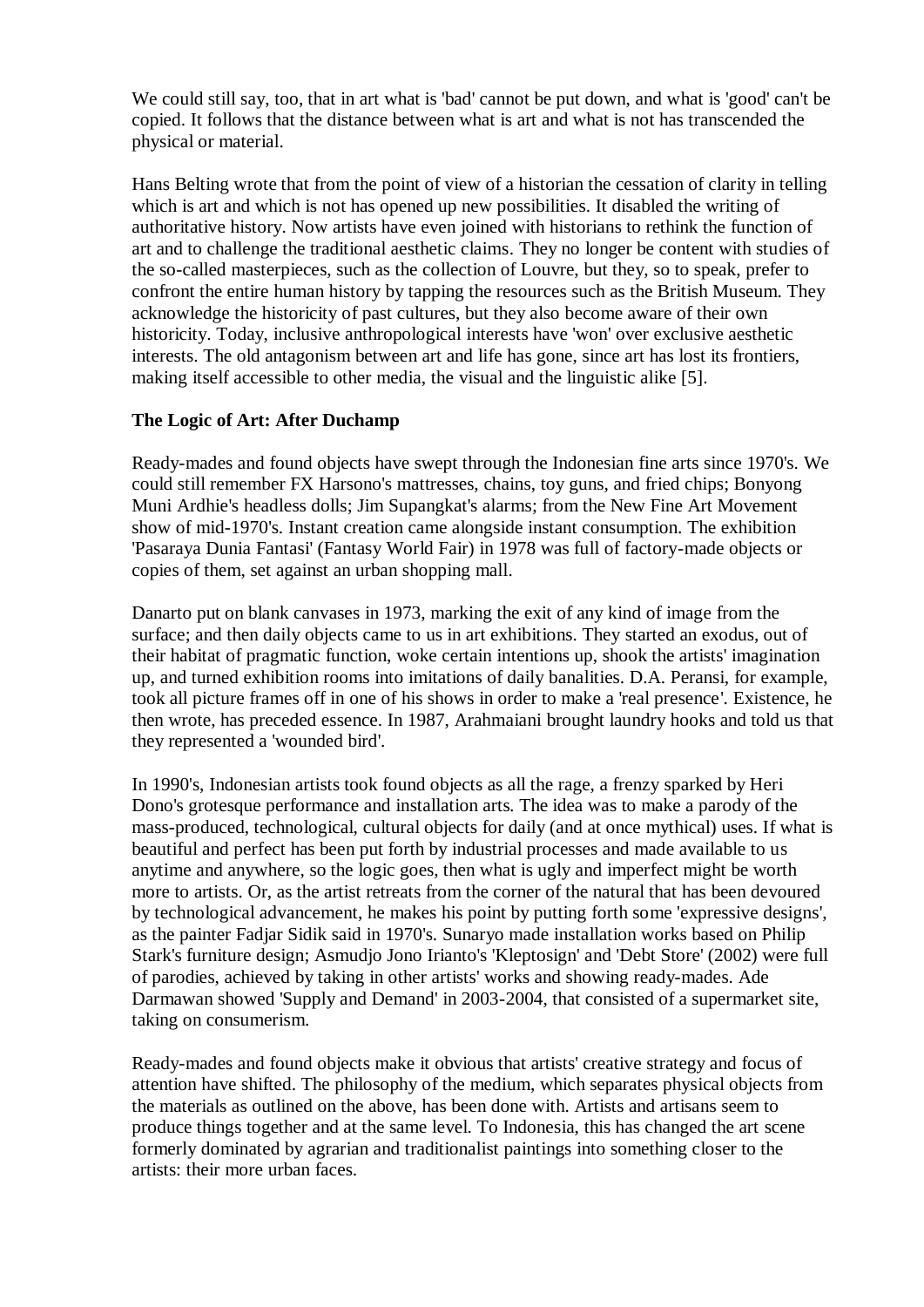Supermarkets came into Indonesian daily lives since 1970's, creating a new culture. Specialized stores, mostly of imported goods, also could be found easily in big cities. They became the sources of images and things created by anonymous artists from around the world, as far as we are concerned.

Imported architectural designs, which characterize Indonesian housing facilities since then, came hand in hand with the higher demand of imported goods. We could see hybrid architectural designs being materialized in urban settings, and they are the signals of such a demand of hybrid household equipments. Those who designed factory products have, from the beginning, involved architects. They took up 'function' and 'structure' to imitate the language of geometry and rationality of machines. Today, product design is not just an aesthetic project, but it also involves sociology, anthropology, cybernetics, and semiology. Objectivity and rationality of machines have been replaced by consumer approach. A design is essentially a popular expendable phenomenon.

Surely not every artist is interested in taking up the urban themes and development of designs. At the same time, an artist's individuality is not erased, but on the contrary enlarged by, adoption of ready-mades. 'Poor art', namely putting forth seemingly trivial, worthless and simple objects as art, does not impoverish the artist.

What can we think now, about creation in fine arts, after Duchamp, Danarto, FX Harsono, and Jim Supangkat? Can artists step back to create art with the classic or scholastic sense of beauty? What intention isn't washed out when what is art and what is not is now unclear?

This exhibition is an attempt to emphasize the realm of 'goods', 'things', 'objects', for artists who got some interest in the design of shapes, colors, materials and assemblies of this postmodern world's equipments. The goods are specific; they are the things sold at Ace Hardware, a specialized store in Jakarta, itself a part of a chain of stores in major Indonesian cities.

Through such procedures the artists are challenged to recreate their art works' visually and claims based on artistic intentionality. Or perhaps to rethink their own assumptions.

## CELEBRATING OBJECTS

Aditya Novali and Titarubi recognize the Ace Hardware's special features and stock. Novali arranges trolleys in a frantic race ending up at a crash on the wall. He adds iron texts alluding to excessive consumerism, the same message as the trolleys show in themselves. There are no shopping goods on them, but the objects are the words.

Titarubi puts objects on the stainless steel rack that she takes in. She makes texts out of plastic grass, which give us consumer psychograph: 'NEED', 'LIKE', 'BUY. A supermarket is an arena that is exploited to the core by capitalist politico-economy, where information of commodities can be found densely populating the space, as overwhelming as the goods on display. Female shoppers who could easily make the best comparative studies among the goods fail to make the same kind of calculation outside their social context; such a cognitive process is a part of the physical relation of a shopper with the goods on display. [6]. Titarubi considers herself similar to such a consumer.

She uses plastic grass to wrap a precisely and simply designed CD rack, transforming it into a green house with many doors. Her idea is gotten from the real estate development in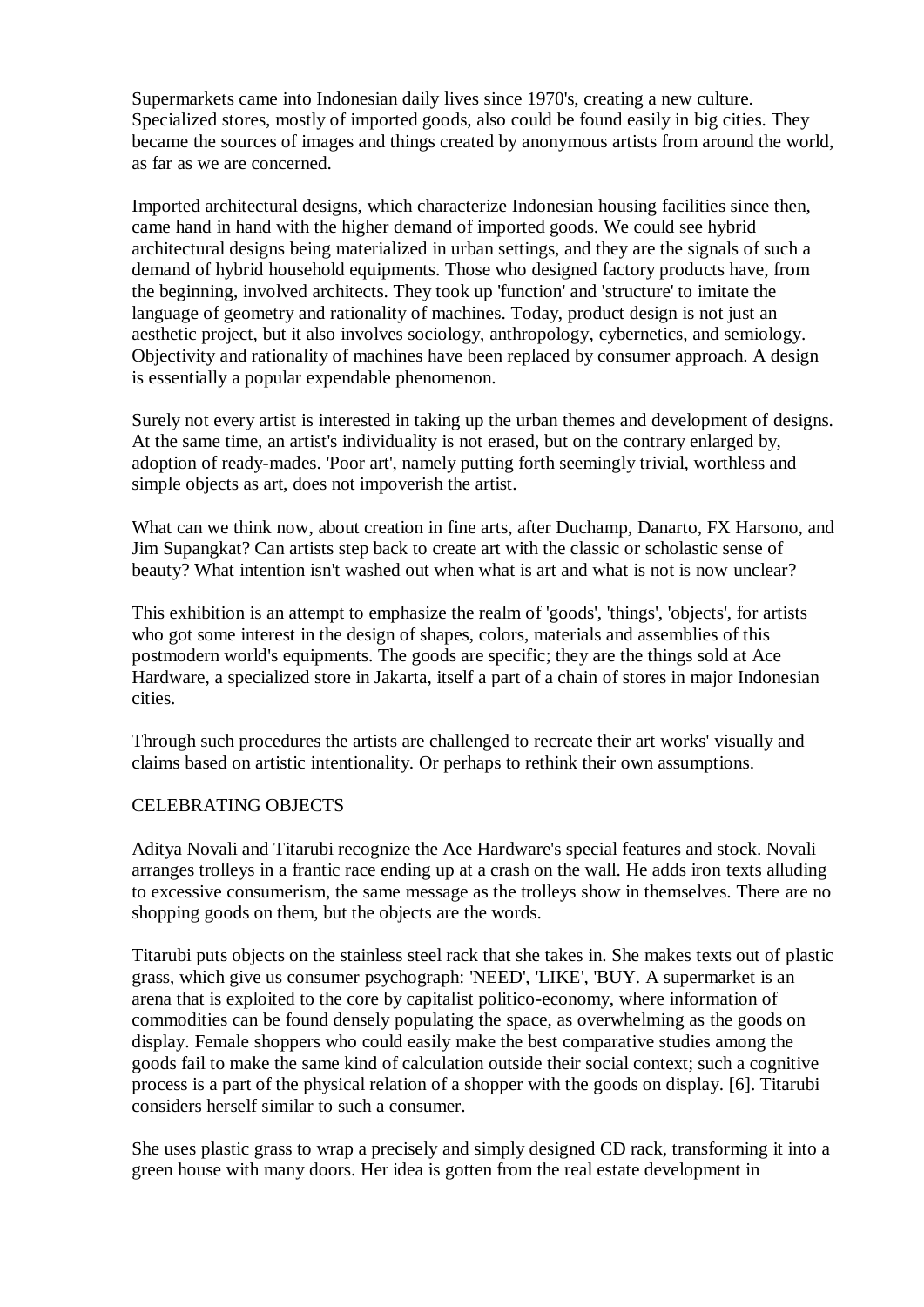Yogyakarta, one of which calls itself 'The Green House', and therefore an irony is inescapable.

Heri Dono chooses a miniature of a trolley, which brings to mind the old vehicles characteristic of his previous works. Several of the miniatures are put together into an evolutionary narration, bearing some objects. This artist feels something mythical in animated objects and images; artificial steam and Christmas lights that seem secular. The bricolage of objects transcends the limits of pragmatic uses.

It is also done by Ade Darmawan. Industrial design brings forth things that become more and more elegant, smaller in size, similar to cutleries. And the artist doesn't miss the fact that new designs are globally launched one after another in light speed.

The face of an iconic artist such as Agus Suwage is a sign full of plays. Is the face art? Or is it the claim that it is art that enables Suwage to sell his self-portraits to consumers?

Asmudjo Jono Irianto breaks porcelain wares and puts them together again, putting 'visual disaster' as a sign on them, added with Acehnese traditional motifs and texts concerning the tsunami disaster. Ceramic wares were one of the earliest 'victims' of mechanical aesthetics at the start of last century, and therefore dubbed 'architecture's accessories'.

Tisna Sanjaya takes up skillful graphic art on a wooden table. The round table bears a number of graphic images and poetic narrations. He quotes images made by Kollwitz, Baselitz, and Japanese comic-book artists; Pablo Neruda's and Goenawan Mohamad's poetry, Sundanese (West Javanese) homilies, and so forth. Sanjaya's round table suggests a never-ending search that has no definite start either; just like the quote taken from the words of Hasan Mustafa, last century's prominent Sundanese poet: "Seeking the West, yet what is found is the East and the East again...."

Yuli Prayitno brings up carvings of handwritten texts which he puts into jars and medicine box as the sign of a search of meaning. The ordinary objects, the parts of the industrial, are to be reviewed as personal. Through a personal experience of things, a social criticism of the world is born.

Sunaryo gives us a parody, "megaLOGman", a he-robot equipped with modern tools as extension of hands. Modern equipments are no longer the sign of continuation of life, but human irrationality. As philosopher Martin Heidegger said, the conflicts in modern societies are founded upon utilization of these equipments or tools. Human and his world of tools ironically stand before an infinite forest of aridity, a painful remembrance of how badly damaged Indonesian rainforests have become today.

S. Teddy D. and Yusra Martunus use simple daily objects, like spades, hangers, wheels, and doorknobs. But, by shifting the context, those objects slowly make our imagination burst with vivacity. Such a context builds a habitat of meanings and a new riddle, a new intention, a new message, so that the objects become other things.

Idioms are scorched iron bars that we can hammer down into anything. Look at Agus Suwage again. The idiom of his self portraits is not merely elastic; it also easily connects with the context of other things. Other objects are useful as accessories, to underline the presence of his own portraits. See Lie Fhung, as well; she puts together a number of objects until they give us an illusion of metamorphosis of meanings. She uses barbecue stove as a narrow container that confines the objects. She also uses poetic texts to carry her messages across;